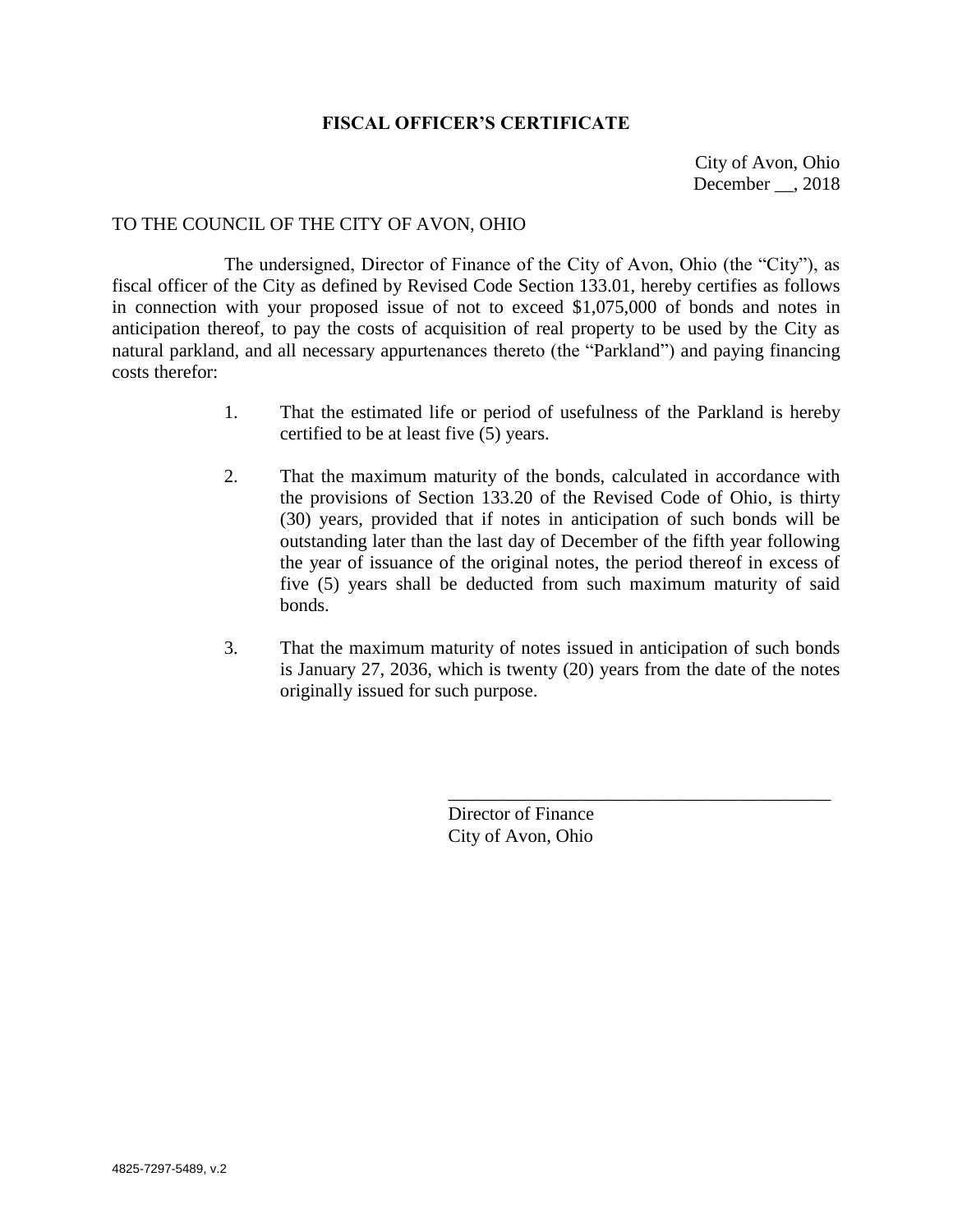### **FISCAL OFFICER'S CERTIFICATE**

City of Avon, Ohio December , 2018

# TO THE COUNCIL OF THE CITY OF AVON, OHIO

The undersigned, Director of Finance of the City of Avon, Ohio (the "City"), as fiscal officer of the City as defined by Revised Code Section 133.01, hereby certifies as follows in connection with your proposed issue of not to exceed \$2,825,000 of bonds and notes in anticipation thereof, to pay the City's portion of costs of the construction related to the widening and resurfacing of a portion of Chester Road, and all necessary appurtenances thereto (the "Chester Road Improvement") and paying financing costs therefor:

- 1. That the estimated life or period of usefulness of the Chester Road Improvement is hereby certified to be at least five (5) years.
- 2. That the maximum maturity of the bonds, calculated in accordance with the provisions of Section 133.20 of the Revised Code of Ohio, is twenty (20) years, since by my estimate if and to the extent a portion of the proceeds of such bonds may be determined to be allocated to a class or classes or improvement having a maximum maturity of less than twenty years but in excess of five years, then the maximum maturity of such bonds would still be at least twenty years by reason of a sufficient portion of the proceeds of such bonds allocated to a class or classes having a maximum maturity in excess of twenty years; provided that if notes in anticipation of such bonds are outstanding later than the last day of December of the fifth year following the year of issuance of the original issue of notes, the period in excess of those five years shall be deducted from that maximum maturity of such bonds.
- 3. That the maximum maturity of notes issued in anticipation of such bonds is January 27, 2036, which is twenty (20) years from the date of the notes originally issued for such purpose.

Director of Finance City of Avon, Ohio

\_\_\_\_\_\_\_\_\_\_\_\_\_\_\_\_\_\_\_\_\_\_\_\_\_\_\_\_\_\_\_\_\_\_\_\_\_\_\_\_\_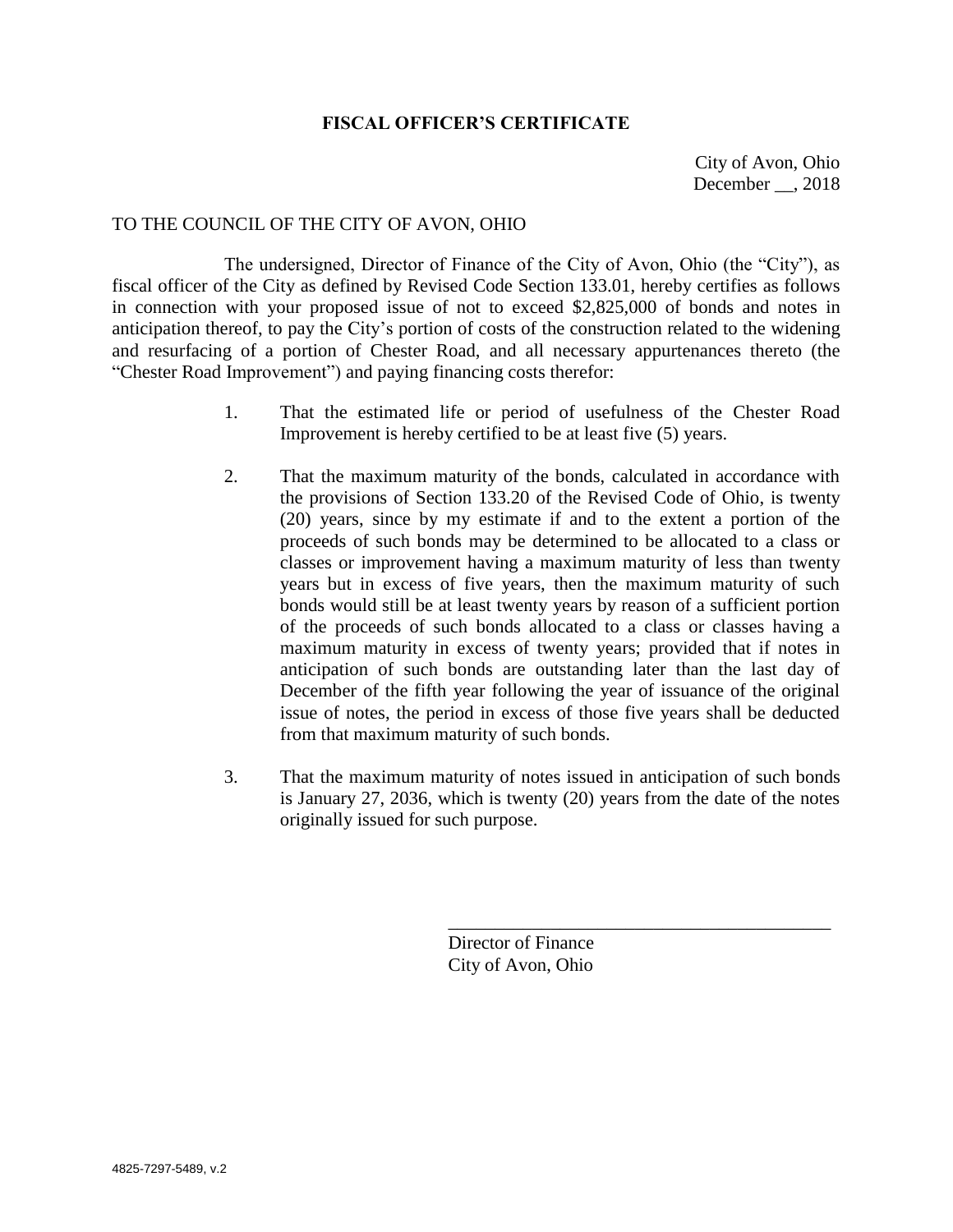#### **ORDINANCE NO. 100-18**

**AN ORDINANCE TO PROVIDE FOR THE ISSUANCE AND SALE OF NOT TO EXCEED \$3,900,000 BOND ANTICIPATION NOTES OF THE CITY OF AVON, OHIO IN ANTICIPATION OF THE ISSUANCE OF BONDS FOR THE PURPOSES OF PAYING THE COSTS OF (I) THE CITY'S PORTION OF THE CONSTRUCTION RELATED TO THE WIDENING AND RESURFACING OF A PORTION OF CHESTER ROAD, (II) THE ACQUISITION OF CERTAIN REAL PROPERTY, AND (III) ISSUANCE COSTS IN CONNECTION THEREWITH, AND DECLARING AN EMERGENCY.**

**WHEREAS**, in accordance with Ordinance Nos. 157-15 and 159-15, each passed January 4, 2016, the Council of the City (the "Council") authorized, and the City issued, its \$4,000,000 Tax-Exempt Various Purpose General Obligation (Limited Tax) Bond Anticipation Notes, Series 2016A (the "Series 2016A Notes") in anticipation of bonds, for the purposes of (a) acquiring certain real property to be used as natural parkland, and all necessary appurtenances thereto (\$2,000,000), (b) paying the property owners' portion, in anticipation of the levy and collection of special assessments, as well as the City's portion of the costs related to the widening and resurfacing of a portion of Chester Road (\$2,000,000), and (c) paying financing costs associated therewith; and

**WHEREAS**, in accordance with said Ordinance 157-15, the City issued its \$2,025,000 Tax-Exempt Street Improvement General Obligation (Limited Tax) Bond Anticipation Notes, Series 2016B (the "Series 2016B Notes") in anticipation of bonds, for the purposes of (a) paying the property owners' portion, in anticipation of the levy and collection of special assessments, as well as the City's portion of the costs related to the widening and resurfacing of a portion of Chester Road, and (b) paying financing costs associated therewith; and

**WHEREAS**, in accordance with said Ordinance 157-15, City issued its \$6,230,000 Tax-Exempt Street Improvement General Obligation (Limited Tax) Bond Anticipation Notes, Series 2016C (the "Series 2016C Notes," and collectively with the Series 2016A Notes and the Series 2016B Notes, the "Series 2016 Notes") in anticipation of bonds, for the purposes of (a) paying the property owners' portion, in anticipation of the levy and collection of special assessments, as well as the City's portion of the costs related to the widening and resurfacing of a portion of Chester Road, and (b) paying financing costs associated therewith; and

**WHEREAS**, in accordance with Ordinance No. 123-16, passed December 19, 2016, the Council authorized, and the City issued, its \$5,075,000 Tax-Exempt Various Purpose General Obligation (Limited Tax) Bond Anticipation Notes, Series 2017 (the "Series 2017 Notes") in anticipation of bonds, to retire a portion of the Series 2016 Notes originally issued to (a) acquire certain real property to be used as natural parkland, and all necessary appurtenances thereto (\$1,700,000), (b) pay the City's costs of widening and resurfacing of a portion of Chester Road (\$3,375,000), and (c) pay financing costs associated therewith; and

**WHEREAS**, in accordance with Ordinance No. 124-16, passed December 19, 2016, the Council authorized, and the City issued, its \$7,000,000 Tax-Exempt Street Improvement Special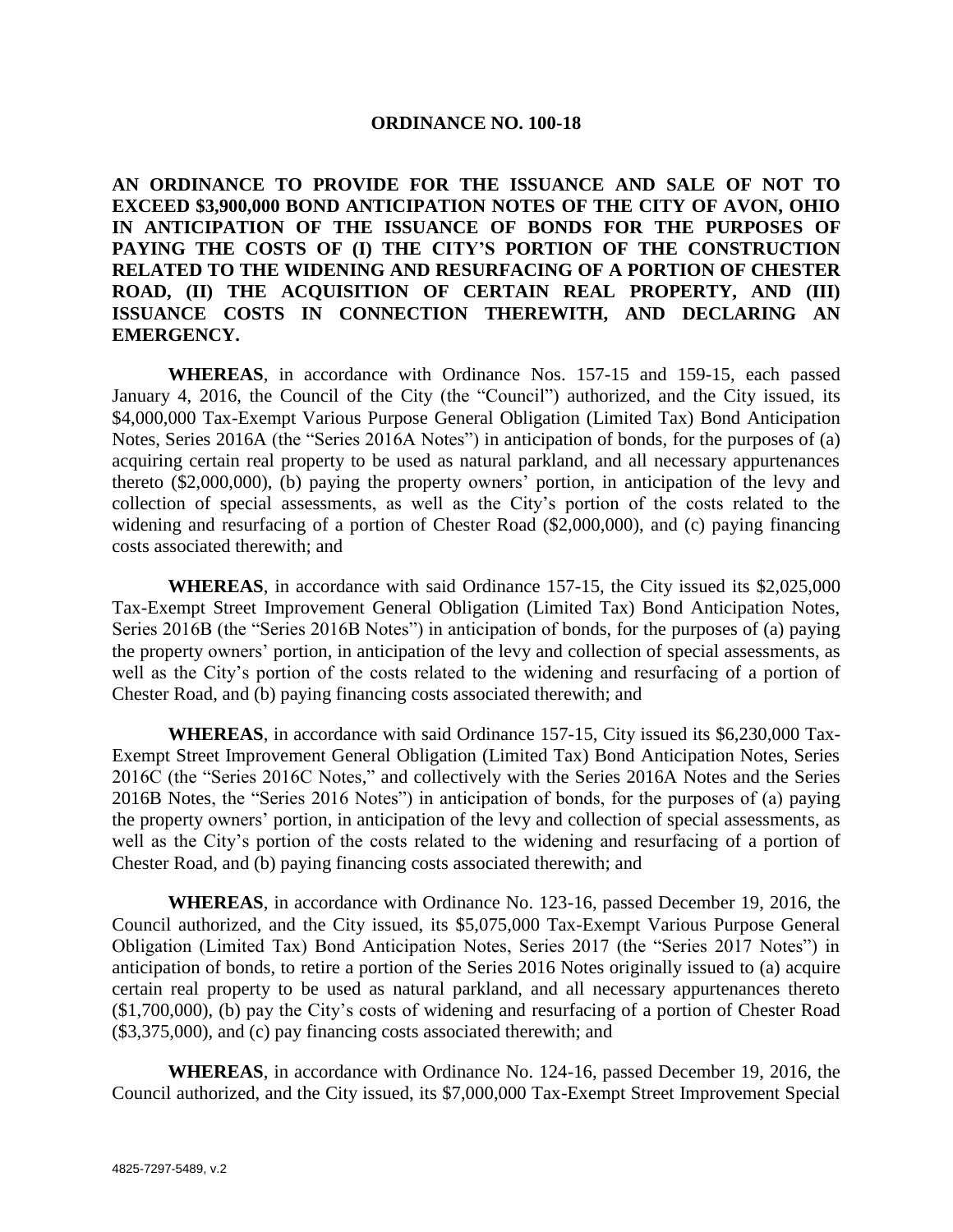Assessment General Obligation (Limited Tax) Bond Anticipation Notes, Series 2017A (the "Series 2017A Notes") in anticipation of bonds, to retire a portion of the Series 2016 Notes originally issued to (a) pay the property owners' portion of the costs, in anticipation of the levy and collection of special assessments, related to the widening and resurfacing of a portion of Chester Road, and (b) pay financing costs associated therewith; and

**WHEREAS**, in accordance with Ordinance No. 71-17, passed August 14, 2017, as amended by Ordinance No. 79-17, passed on September 5, 2017, the Council of the City authorized, and the City issued its \$6,330,000 Tax-Exempt Street Improvement Special Assessment General Obligation (Limited Tax) Bonds, Series 2017 to retire the Series 2017A Notes originally issued for the purpose of paying the property owners' portion of the costs, in anticipation of the levy and collection of special assessments, related to the widening and resurfacing of a portion of Chester Road, and paying financing costs associated therewith; and

**WHEREAS**, in accordance with Ordinance No. 106-17, passed January 8, 2018, the Council authorized, and the City issued, its \$4,400,000 Tax-Exempt Various Purpose General Obligation (Limited Tax) Bond Anticipation Notes, Series 2018 (the "Series 2018 Notes") in anticipation of bonds, for the purposes of retiring a portion of the Series 2017 Notes originally issued to (a) acquire certain real property to be used as natural parkland, and all necessary appurtenances thereto (\$1,400,000), (b) pay the City's portion of the costs related to the widening and resurfacing of a portion of Chester Road (\$3,000,000), and (c) pay financing costs associated therewith; and

**WHEREAS,** the Council finds and determines that the City should retire the Series 2018 Notes with the proceeds of notes described below in Section 3 and other monies; and

**WHEREAS**, the Director of Finance of the City of Avon, Ohio, as fiscal officer, has certified to this Council that the estimated life of the improvements hereinafter mentioned is at least five (5) years and has further certified the maximum maturity of the hereinafter mentioned bonds issued for each such purpose and the maximum maturity of notes issued in anticipation of said bonds for each such purpose.

**NOW, THEREFORE, BE IT ORDAINED** by the Council of the City of Avon, Ohio that:

Section 1. It is hereby declared necessary to issue bonds of the City of Avon, Ohio (the "City") in an aggregate principal amount not to exceed \$3,900,000 to (i) pay the City's costs of widening and resurfacing a portion of Chester Road, and all necessary appurtenances thereto, (ii) acquire certain real property to be used by the City as natural parkland, and (iii) pay finance costs associated therewith.

Section 2. The bonds shall be dated approximately January 1, 2020, shall bear interest at the now estimated rate of four per centum (4.00%) per annum, payable semi-annually until the principal sum is paid, and shall mature as certified by the Director of Finance in his certificates as stated hereinabove. The first interest payment and the first principal payment on the Bonds are currently estimated to be due June 1, 2020.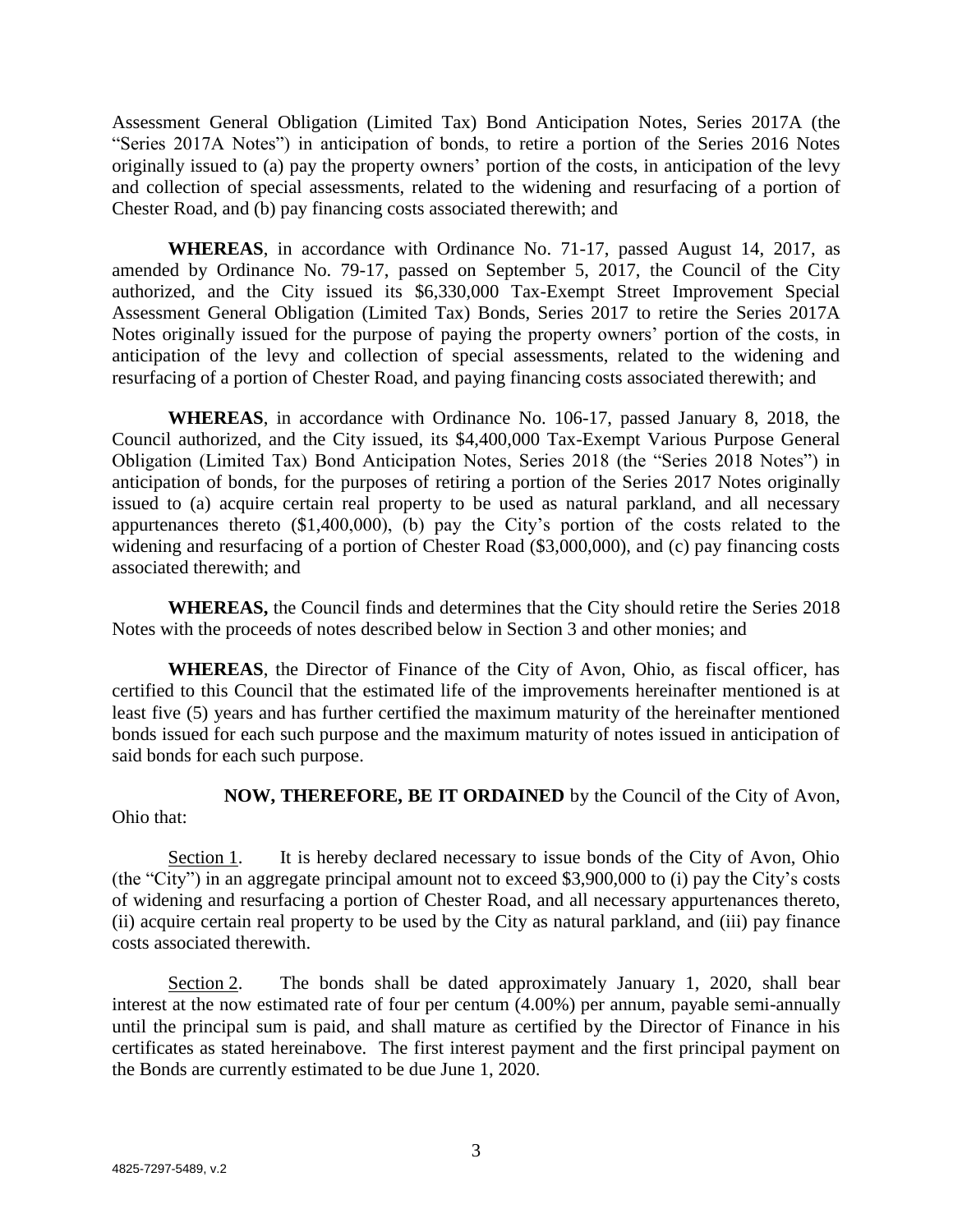Section 3. It is hereby determined that notes (the "Notes") in a principal amount not to exceed \$3,900,000 shall be issued in anticipation of the issuance of bonds for the abovedescribed purposes. The Notes shall be sold at private sale as provided in Section 5 hereof and shall be in the aggregate principal amount and shall bear interest at the rates fixed by the Director of Finance in the Certificate of Award authorized by Section 5 hereof, provided that such rate shall not exceed four per centum (4%) per annum (computed on the basis of a 360-day year consisting of twelve 30-day months). Interest on the Notes shall be payable at maturity. The Notes shall be dated their date of issuance and shall mature on a date that is between three months and one year, inclusive, from their date of issuance, all as determined by the Director of Finance in the Certificate of Award. The Notes shall not be subject to redemption by the City at any time prior to maturity, unless the Original Purchaser (defined below) requests that the Notes provide for such redemption, in which case provision shall be made for calling the Notes for redemption upon ten (10) days' written notice to the Paying Agent (as defined below) for the Notes or to the Original Purchaser if the Director of Finance is the Paying Agent. In addition, the Notes shall be issued in the numbers and denominations requested by the Original Purchaser, provided that no denomination shall be less than \$100,000, and shall be payable as to both principal and interest at the office of the Director of Finance, or at a bank or trust company designated by the Director of Finance (herein individually or collectively the "Paying Agent"), without deduction for exchange, collection or service charge; and shall be payable in lawful monies of the United States of America. To the extent that at the maturity of the Notes funds of the City are not available in an amount sufficient to retire the Notes, the Council shall pass legislation authorizing the issuance of notes or bonds, the proceeds of which shall be used to retire said Notes.

Section 4. Pursuant to Section 133.30(B) of the Ohio Revised Code, the Notes shall be issued in one or more separate issues of tax-exempt notes, and shall be designated "Tax-Exempt Various Purpose General Obligation (Limited Tax) Bond Anticipation Notes, Series 2019" with appropriate subseries designations as necessary, as determined by the Director of Finance in the Certificate of Award. The Notes shall state the purpose for which they are issued and that they are issued pursuant to this ordinance and shall be executed by the Mayor and the Director of Finance of the City, provided that one or both signatures may be a facsimile signature.

The Notes, pursuant to the terms set forth below, may also be issued to a Depository (as hereinafter defined) for use in a book-entry system (as hereinafter defined). The Director of Finance is hereby authorized and directed, to the extent necessary or required, to enter into any agreements determined necessary in connection with the authentication, immobilization, and transfer of Notes, including arrangements for the payment of principal and interest by wire transfer, after determining that the execution thereof will not endanger the funds or securities of the City, which determination shall be conclusively evidenced by the signing of any such agreement.

If and as long as a book-entry system is utilized, (i) the Notes shall be issued in the form of one note in the name of the Depository or its nominee, as owner, and immobilized in the custody of the Depository; (ii) the beneficial owners in book-entry form shall have no right to receive Notes in the form of physical securities or certificates; (iii) ownership of beneficial interests in book-entry form shall be shown by a book entry on the system maintained and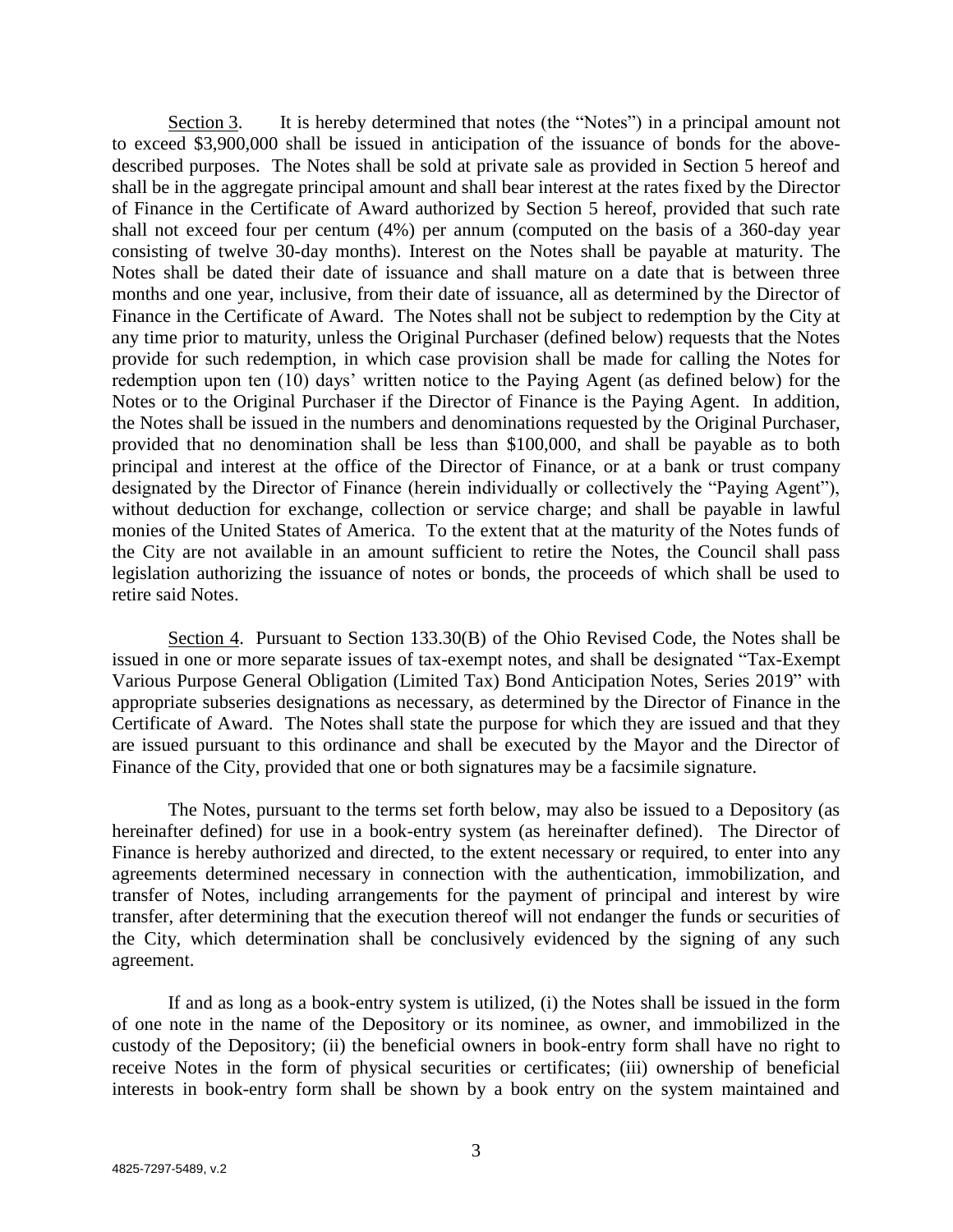operated by the Depository and its Participants (as hereinafter defined), and transfers of the ownership of beneficial interests shall be made only by book entry by the Depository and its Participants; and (iv) the Notes as such shall not be transferable or exchangeable, except for transfer to another Depository or to another nominee of a Depository, without further action by the Council.

If any Depository determines not to continue to act as a Depository for the Notes for use in a book-entry system, the Director of Finance may attempt to have established a securities depository/book-entry relationship with another qualified Depository. If the Director of Finance does not or is unable to do so, the Director of Finance, after making provision for notification of the beneficial owners by the then Depository and any other arrangements he deems necessary, shall permit withdrawal of the Notes from the Depository, and authenticate and deliver note certificates in bearer or registered form, as he determines, to the assigns of the Depository or its nominee, all at the cost and expense (including any costs of printing), if the event is not the result of Council action or inaction, of those persons requesting such issuance.

As used in this Section and this Ordinance:

"Book-entry form" or "book-entry system" means a form or system under which (i) the beneficial right to principal and interest may be transferred only through a book entry and (ii) physical notes are issued only to a Depository or its nominee as owner, with the Notes "immobilized" to the custody of the Depository, and the book entry is the record that identifies the owners of beneficial interests in that principal and interest.

"Depository" means any securities depository that is a clearing agency under federal law operating and maintaining a book-entry system to record beneficial ownership of the right to principal and interest, and to effect transfers of Notes, in book-entry form, and includes and means initially The Depository Trust Company (a limited purpose trust company), New York, New York.

"Participant" means any participant contracting with a Depository under a book-entry system and includes security brokers and dealers, banks and trust companies, and clearing corporations.

Section 5. The Director of Finance shall, in accordance with his determination of the best interests of and financial advantages to the City and its taxpayers and conditions then existing in the financial market, consistent with the provisions of hereof, establish the terms of the Notes, to be specified in a Certificate of Award and sign the Certificate of Award referred to in Section 3 evidencing the sale of the of Notes. The Notes shall be sold by the Director of Finance at private sale to the Original Purchaser set forth in the Certificate of Award (the "Original Purchaser") at an interest rate determined by the Director of Finance to be in the best interest of the City and at not less than 97 percent of the principal amount thereof, together with premium and accrued interest thereon, if any. The Mayor, the Director of Finance, the Law Director and the Clerk of Council, as appropriate, are each authorized and directed to sign any transcript certificates, financial statements and other documents, agreements, representations and instruments, and to take such actions as are necessary or appropriate to consummate the transactions contemplated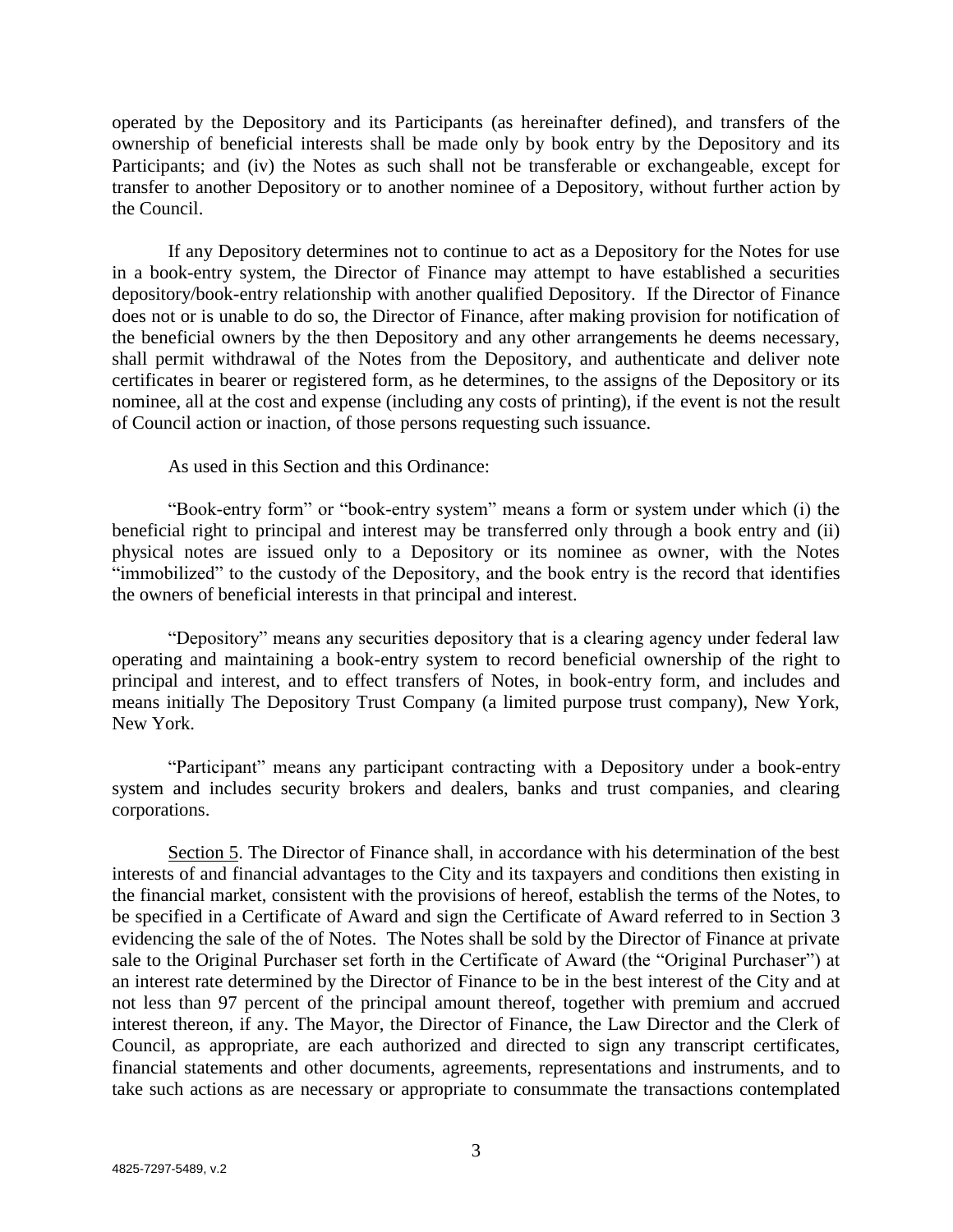by this ordinance. The services of Calfee, Halter & Griswold LLP, Bond Attorneys, Cleveland, Ohio, as Bond Counsel for the Notes are hereby retained, and the Director of Finance shall cause the Notes to be prepared, and shall have the Notes signed and delivered, together with a true transcript of proceedings with respect to the issuance of the Notes, to the Original Purchaser thereof upon payment of the purchase price therefor. The Director of Finance of the City is hereby authorized and directed to deliver the Notes, when executed, to the Original Purchaser thereof upon payment of the purchase price. The proceeds of such sale shall be paid into the proper fund and used for the purpose for which the Notes are being issued under the provisions of this ordinance and to pay those costs set forth in Section 133.15, Ohio Revised Code, and any such costs which are future financing costs may be paid from the same sources from which the principal of and interest on the Notes are paid. Any premium and accrued interest received by the City shall be transferred to the City's Bond Retirement Fund to be applied to the payment of the principal of and interest on the Notes in the manner provided by law.

If, in the judgment of the Director of Finance, a preliminary official statement of the City relating to the original issuance of the Notes, is in the best interest of the City, such a preliminary official statement is hereby authorized to be distributed. The Mayor and the Director of Finance, and either one of them, are authorized and directed to complete and sign, on behalf of the City and in their official capacities, an official statement, with such modifications, changes and supplements from the preliminary official statement as those officers or any one of them shall approve or authorize. Those officers are authorized, on behalf of the City and in their official capacities, to (i) determine, and to certify or otherwise represent, when the official statement is "deemed final" (except for permitted omissions) by the City as of its date or is a final official statement for purposes of SEC Rule  $15c2-12(b)(1)$ , (3) and (4), (ii) use and distribute, or authorize the use and distribution of, those official statements and any supplements thereto in connection with the original issuance of the Note, and (iii) complete and sign those official statements as so approved together with such certificates, statements or other documents in connection with the finality, accuracy and completeness of those official statements.

If, in the judgment of the Director of Finance, the filing of an application for a rating on the Notes by one or more nationally-recognized rating agencies is in the best interest of and financially advantageous to the City, the Director of Finance is authorized to prepare and submit those applications, to provide to each such agency such information as may be required for the purpose, and to provide further for the payment of the cost of obtaining each such rating from the proceeds of the Notes to the extent available and otherwise from any other funds lawfully available and that are appropriated or shall be appropriated for that purpose.

Section 6. The City covenants that it will restrict the use of the proceeds of the Notes in such manner and to such extent, if any, as may be necessary so that the Notes will not constitute arbitrage bonds under Section 148 of the Internal Revenue Code of 1986, as amended (the "Code"). The Director of Finance of the City, as the fiscal officer, or any other officer of the City, including the Clerk, having responsibility for the issuance of the Notes shall give an appropriate certificate of the City, for inclusion in the transcript of proceedings for the Notes, setting forth the reasonable expectations of the City regarding the amount and use of all the proceeds of the Notes, the facts, circumstances, and estimates on which they are based, and other facts and circumstances relevant to the tax treatment of interest on the Notes.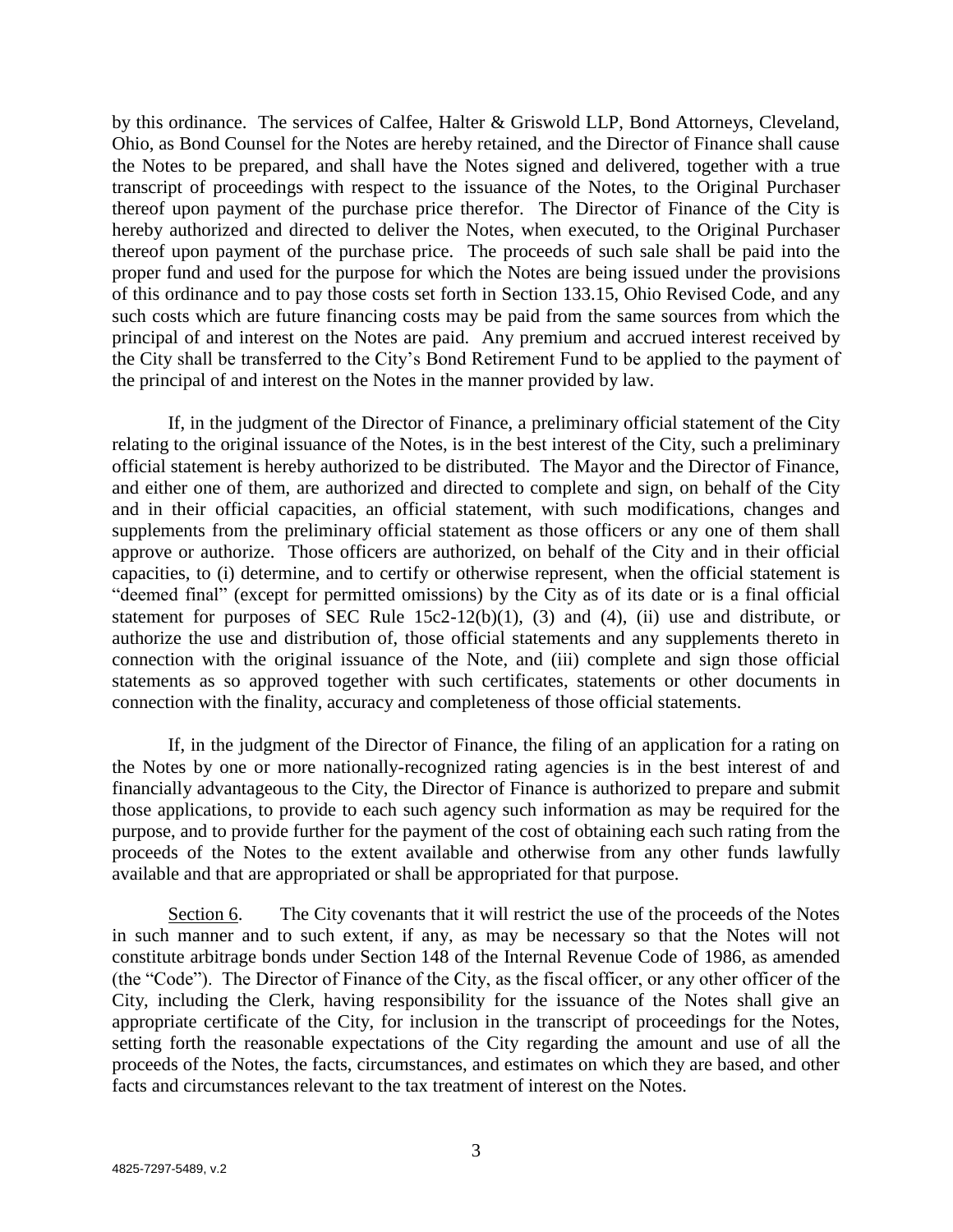The City covenants that (a) it will take or cause to be taken such actions which may be required of it for the interest on the Notes to be and remain excluded from gross income for federal income tax purposes, and (b) it will not take or permit to be taken any actions which would adversely affect that exclusion, and that it, or persons acting for it, will, among other acts of compliance, (i) apply the proceeds of the Notes to the governmental purpose of the borrowing, (ii) restrict the yield on investment property acquired with those proceeds, (iii) make timely rebate payments to the federal government, (iv) maintain books and records and make calculations and reports, and (v) refrain from certain uses of proceeds, all in such manner and to the extent necessary to assure such exclusion of that interest under the Code. The Director of Finance and other appropriate officers of the City are hereby authorized and directed to take any and all actions, make calculations and rebate payments, and take or give reports and certifications as may be appropriate to assure such exclusion of that interest.

Section 7. If requested by the Original Purchaser, the Director of Finance is authorized and directed to execute a continuing disclosure certificate (the "Disclosure Certificate") dated the date of delivery of the Notes and delivered to the Original Purchaser for the benefit of the holders of the Notes (the "Noteholders") and to assist the Original Purchaser in complying with S.E.C. Rule 15c2-12(b)(5), which Disclosure Certificate shall set forth the City's undertaking to provide annual reports and notices of certain events as may be required. The City hereby covenants and agrees that it will comply with and carry out all of the provisions of the Disclosure Certificate. Failure of the City to comply with the Disclosure Certificate shall not be considered an event of default; however, any Noteholder may take such actions as may be necessary and appropriate to cause the City to comply with its obligations under this Section.

Section 8. The Notes shall be full general obligations of the City and the full faith and credit of the City are hereby pledged for the prompt payment of the same. The par value to be received from the sale of the bonds anticipated by the Notes and any excess funds resulting from the issuance of the Notes shall, to the extent necessary, be used only for the retirement of the Notes at maturity, together with the interest thereon, and is hereby pledged for such purpose.

Section 9. During the years that the Notes are outstanding, there shall be levied on all the taxable property in the City, in addition to all other taxes, a direct tax annually at the rate not less than that which would have been levied if bonds had been issued without the prior issuance of the Notes. This tax shall be and is hereby ordered computed, certified, levied and extended upon the tax duplicate and collected by the same officers, in the same manner and at the same time that taxes for general purposes of each of said years are certified, extended or collected. In addition, this tax shall be placed before and in preference to all items and for the full amount thereof. The funds derived from the tax levies hereby required shall be placed in a separate and distinct fund which, together with the interest collected on the same, shall be irrevocably pledged for the payment of the principal of and interest on the Notes or the bonds in anticipation of which they are issued, when and as the same fall due; provided, however, that in each year to the extent that revenues and voluntary special assessments, are available from other sources for the payment of the Notes and bonds and are appropriated for such purpose, the amount of such direct tax upon all of the taxable property in the City shall be reduced by the amount of the revenues so available and appropriated.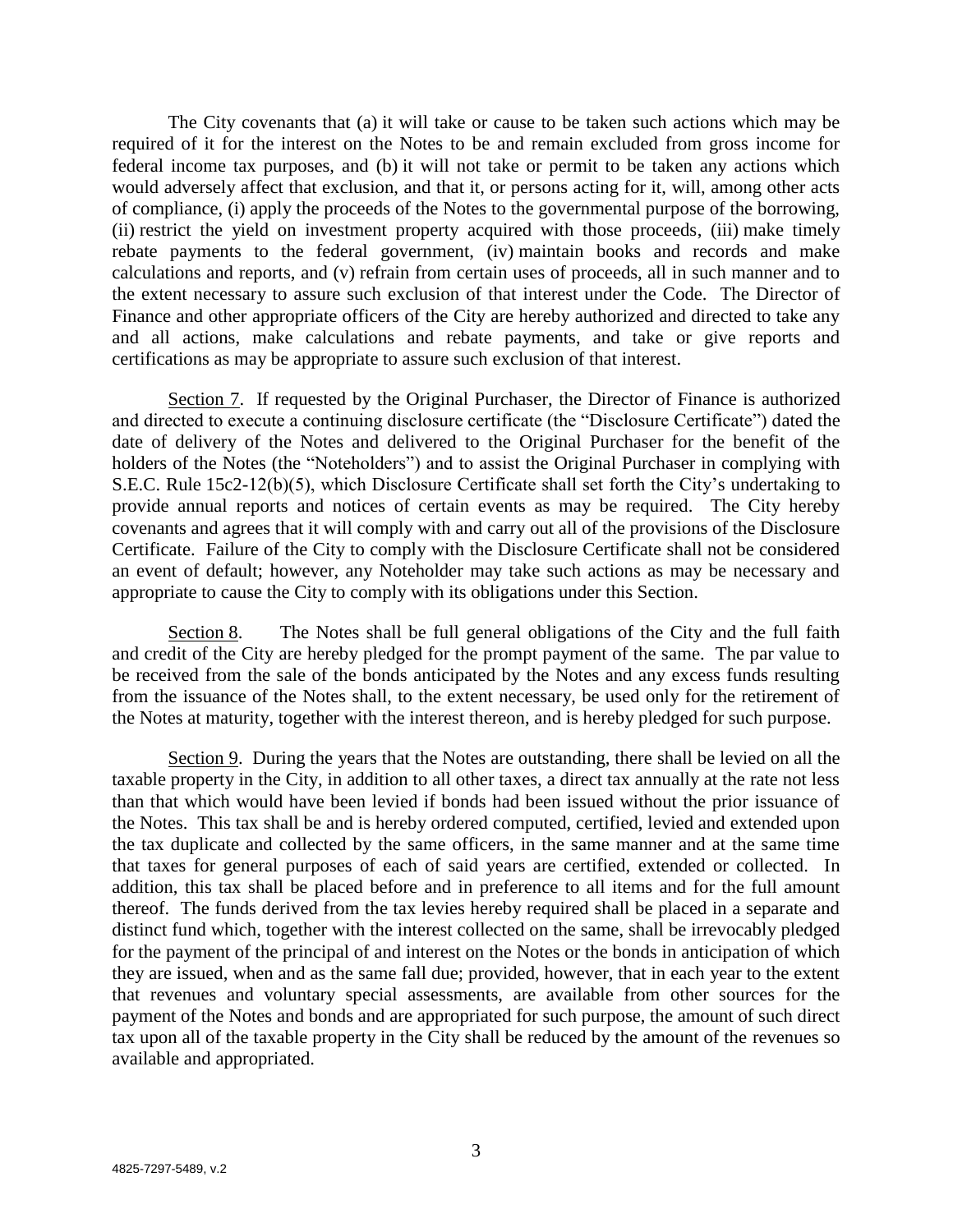Section 10. While the Notes are outstanding the City hereby covenants to appropriate annually, to the extent required, sufficient amounts from municipal income tax revenues to pay principal and interest on the Notes when the same fall due, and to continue to levy and collect the municipal income tax in an amount necessary to meet debt charges on the Notes. On or before the maturity date of the Notes, the City covenants to deposit into the Bond Retirement Fund, from available funds appropriated for the purpose, an amount necessary to meet any shortfall that may exist between the amount then available in the Bond Retirement Fund and the amount of principal and interest due at maturity of the Notes.

Section 11. It is hereby determined that all acts, conditions and things necessary to be done precedent to and in the issuing of the Notes, in order to make them legal, valid and binding obligations of the City, have been done or will have been done and performed in regular and due form as required by law; and that no limitation of indebtedness or taxation, either statutory or constitutional, will be exceeded in the issuance of the Notes.

Section 12. The City hereby represents that all conditions are met for treating the Notes as "qualified tax-exempt obligations" and that the Notes are not to be taken into account under subparagraph (D) of Section 265(b)(3) of the Code, without necessity for further designation, by reason of subparagraph (D)(ii) of Section 265(b)(3) of the Code and to the extent any portion of the notes is not so deemed designated, the Director of Finance may so designate such portion in the Certificate of Award. Further, the City represents and covenants that, during any time or in any manner as might affect the status of the Notes as "qualified tax-exempt obligations," it has not formed or participated in the formation of, or benefited from or availed itself of, any entity in order to avoid the purposes of subparagraph (C) or (D) of Section 265(b)(3) of the Code, and will not form, participate in the formation of, or benefit from or avail itself of, any such entity. The City further represents that the Notes are not being issued as part of a direct or indirect composite issue that combines issues or lots of tax-exempt obligations of different issuers.

Section 13. The Clerk of Council is hereby directed to forward a certified copy of this Ordinance to the County Auditor of Lorain County and to secure a receipt therefor.

Section 14. The Mayor, Director of Finance, Law Director and the Clerk of Council, as appropriate, are each authorized and directed to prepare, execute and deliver any transcript certificates, financial statements and other documents, agreements, representations and instruments and to take such actions as are necessary or appropriate to consummate the issuance of the Notes as provided in this ordinance.

Section 15. It is found and determined that all formal actions of this Council concerning and relating to the passage of this ordinance were adopted in an open meeting of this Council, and that all such deliberations of this Council and any of its committees that resulted in such formal action, were in meetings open to the public, in compliance with all legal requirements, including the City's Charter, Codified Ordinances and any applicable provisions of Section 121.22 of the Ohio Revised Code.

Section 16. This ordinance is hereby declared to be an emergency measure necessary for the immediate preservation of the public peace, health, safety and welfare of the City, and for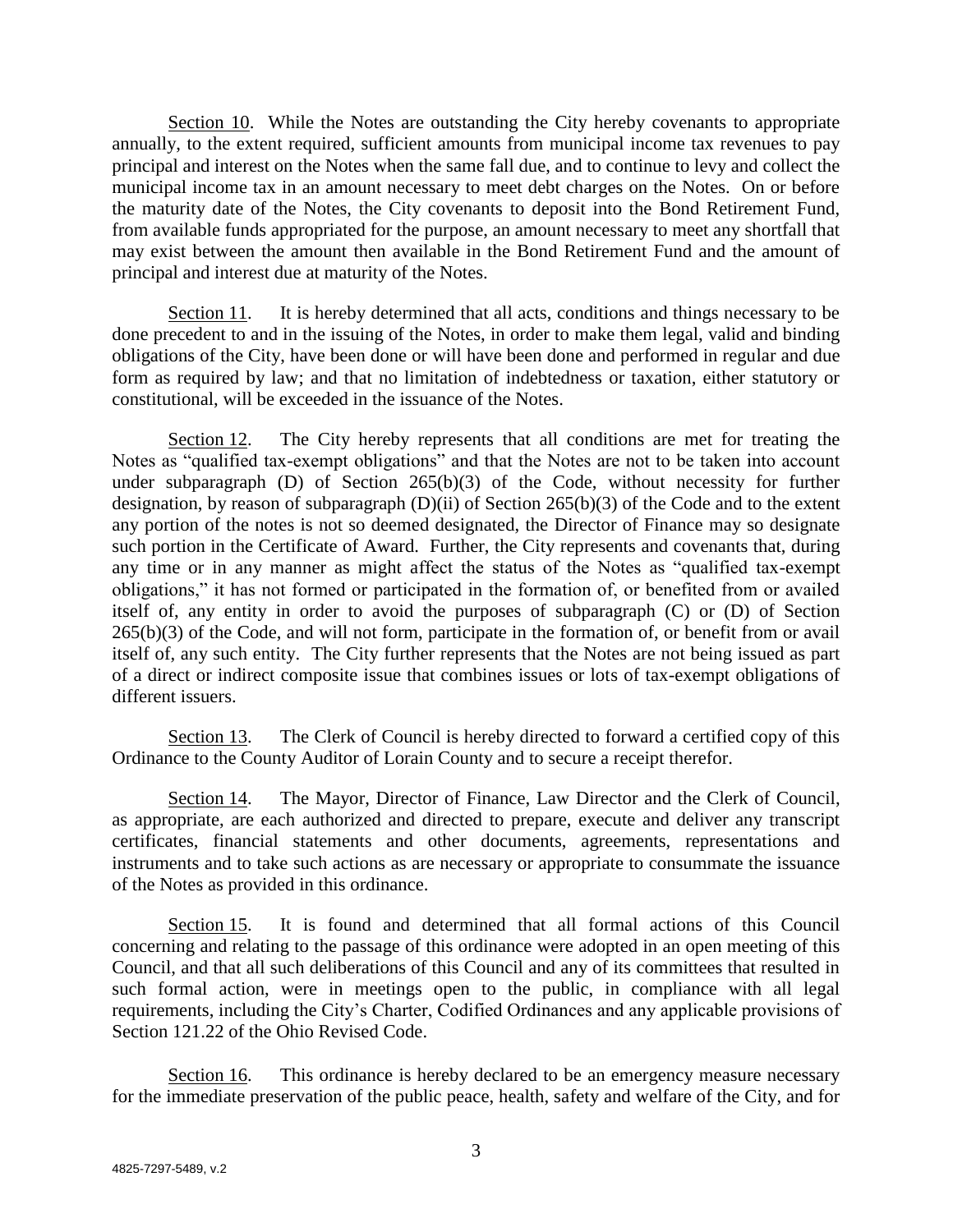the further reason that the immediate issuance and sale of the Notes herein authorized is necessary to enable the City to retire the Series 2018 Notes at maturity and thereby preserve the City's credit, therefore, this ordinance shall be in full force and effect immediately upon passage of Council by the required three/fourths majority and approval by the Mayor.